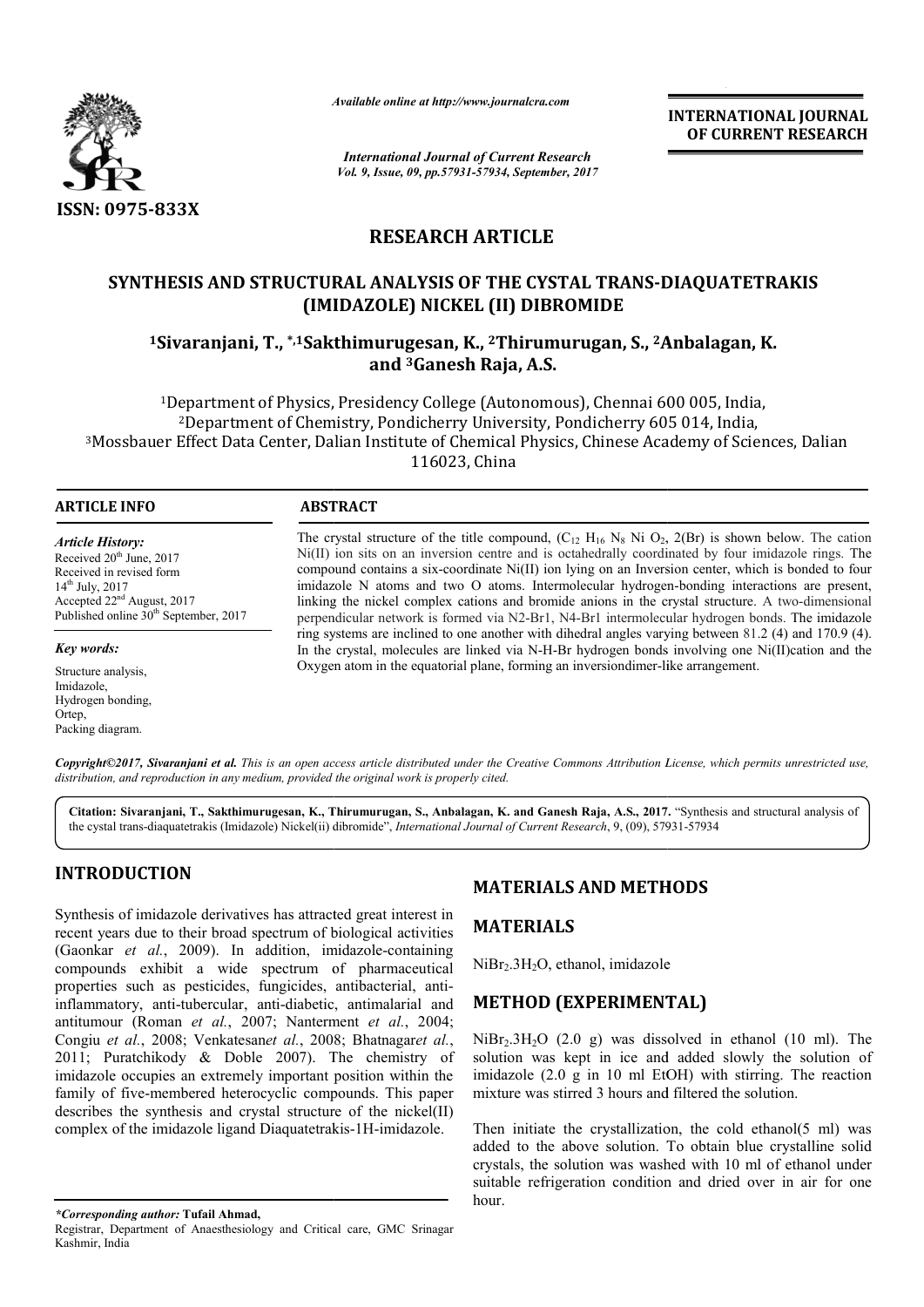**Packing 1:**

**Packing 2:**

#### **Structure of the crystal**



#### **Data Collection**

Bruker SMART APEXII CCD diffractometer, Radiation source: fine-focus sealed tube, Graphite monochromator *ω* and  $\varphi$  scans, Absorption correction: multi-scan *(SADABS*; Bruker, 2008), *T*min = 0.964, *T*max = 0.979

#### **Computer Programs**

APEX2, SAINT and XPREP (Bruker, 2004), SHELXS97 and SHELXL97 (Sheldrick, 2008), ORTEP-3 for Windows (Farrugia, 1997) and PLATON (Spek, 2009).



**Figure 2 2.**

A partial view of the crystal packing of the title compound is A partial view of the crystal packing of the tit<br>viewed like a chain along the  $(001)$  (see Table 2).

#### **RESULTS**

#### **ORTEP**





#### **Figure 3 3.**

The molecular structure of the title compound, with the atomic numbering scheme and displacement ellipsoids drawn at 30% probability level.

**Figure 1. (ORTEP)**

A partial view of the crystal packing of the title compound is viewed in an expanded form along the(010), showing intramolecular N4—H…Br1 hydrogen bonds.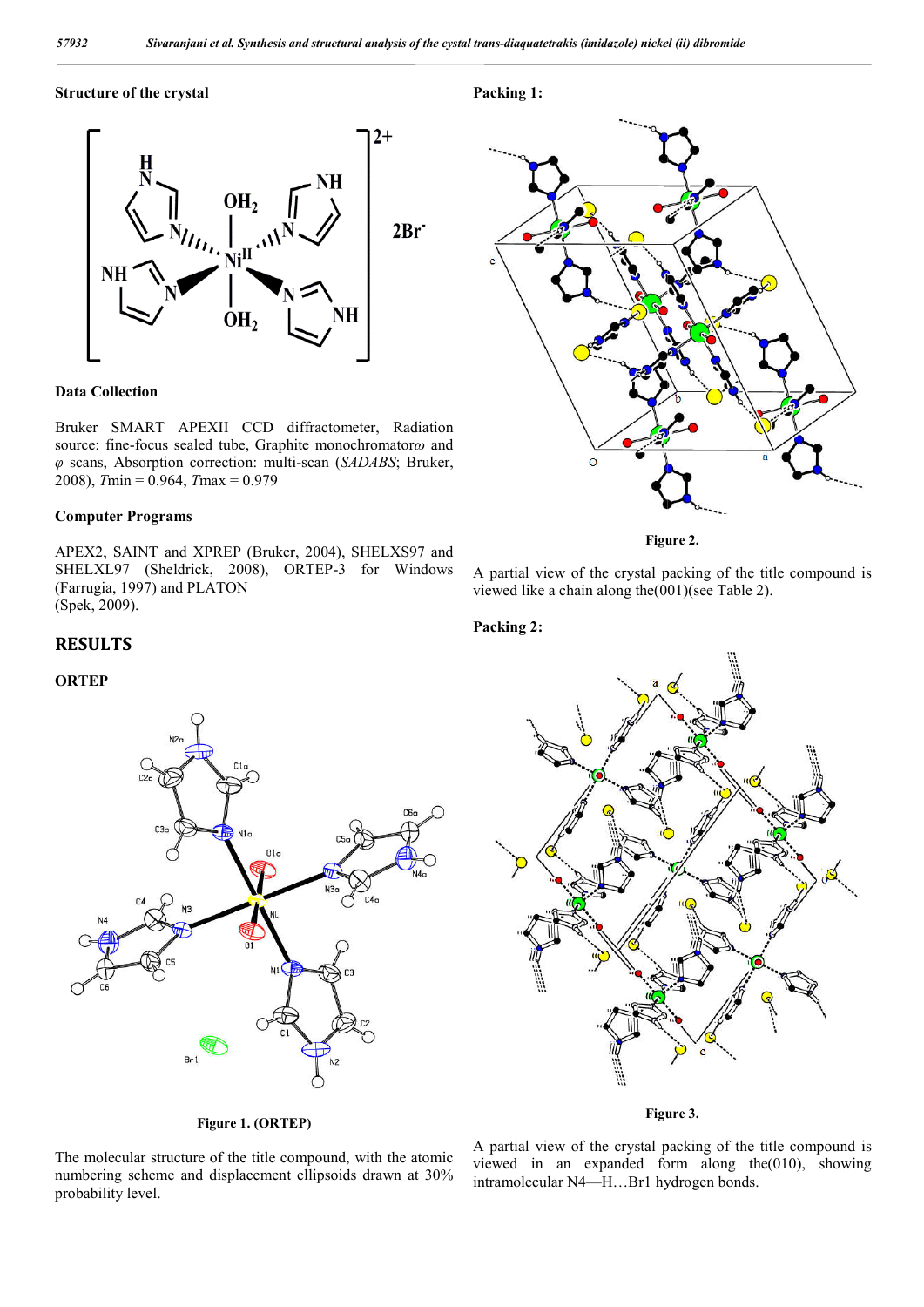#### **Table 1. Experimental details**

| Crystal data Chemical formula                                             | $C_{12}$ H <sub>16</sub> N <sub>8</sub> Ni O <sub>2</sub> , 2(Br)      |
|---------------------------------------------------------------------------|------------------------------------------------------------------------|
| Mr                                                                        | 522.86                                                                 |
| Crystal system, space group                                               | Monoclinic, c2/c                                                       |
| Temperature(K)                                                            | 295(2)                                                                 |
| $a, b, c, (\mathbf{A})$                                                   | 12.6295(15), 11.2390(11), 14.3124(18)                                  |
| $\beta$ <sup>o</sup> )                                                    | 109.324(13)                                                            |
| $V(A^3)$                                                                  | 1917.1(4)                                                              |
| Z                                                                         | 4                                                                      |
| Radiation type                                                            | $M$ ο Κα                                                               |
| $\mu$ (mm <sup>-1</sup> )                                                 | 0.11                                                                   |
| Crystal size (mm)                                                         | $0.70 \times 0.65 \times 0.50$                                         |
| Data collection                                                           | Bruker SMART APEXII CCD                                                |
| Diffractometer                                                            |                                                                        |
| Absorption correction                                                     | Multi-scan (SADABS; Bruker, 2008)                                      |
| Tmin, Tmax                                                                | 0.1216, 0.1806                                                         |
| No. of measured, independent and                                          | 4600                                                                   |
| observed $[I > 2\sigma(I)]$ reflections                                   |                                                                        |
| Rint                                                                      | 0.0420                                                                 |
| $(\sin \frac{\theta}{\lambda})$ max $(A^{\circ} - 1)$                     | 0.0472                                                                 |
| Refinement                                                                | 0.0354, 0.0872, 1.044                                                  |
| $R[F^2 > 2\sigma(F^2)]$ , w $R(F^2)$ , S                                  |                                                                        |
| No. of reflections                                                        | 1674                                                                   |
| No. of parameters                                                         | 116                                                                    |
| No. of restraints                                                         | $\mathbf{0}$                                                           |
| H-atom treatment                                                          | H atoms treated by a mixture of independent and constrained refinement |
| $\Delta$ <i>pmax</i> , $\Delta$ <i>pmin</i> (e A $\circ$ - <sup>3</sup> ) | $16, -0.16$                                                            |

#### Table:2

Hydrogen-bonding geometry (Å, ) D-Donor, H-Hydrogen, A-Acceptor

| $D-H-A$     | D-H  | $H-A$ | $D-A$ |
|-------------|------|-------|-------|
| $N4-H4-Br1$ | 0.86 | 2.68  | 3.400 |
| N2-H2-Br1   | 0.86 | 2.61  | 3.485 |

#### Table 3:

Selected geometric parameters(Å,)

| $Ni--O1$       | 2.137 |
|----------------|-------|
| $Ni - N1$      | 2.078 |
| $Ni--N3$       | 2.133 |
| $N1--Ni---O1A$ | 89.67 |
| $N1A--Ni--O1$  | 89.67 |
| $N3--Ni--O1$   | 90.42 |
| $N3A--Ni--O1A$ | 89.58 |

### **Packing 3:**



The packing diagram shows the 2D-network structure on plane form of the Crystal packing. (011)

# **Packing 5:**



**Figure 4.**